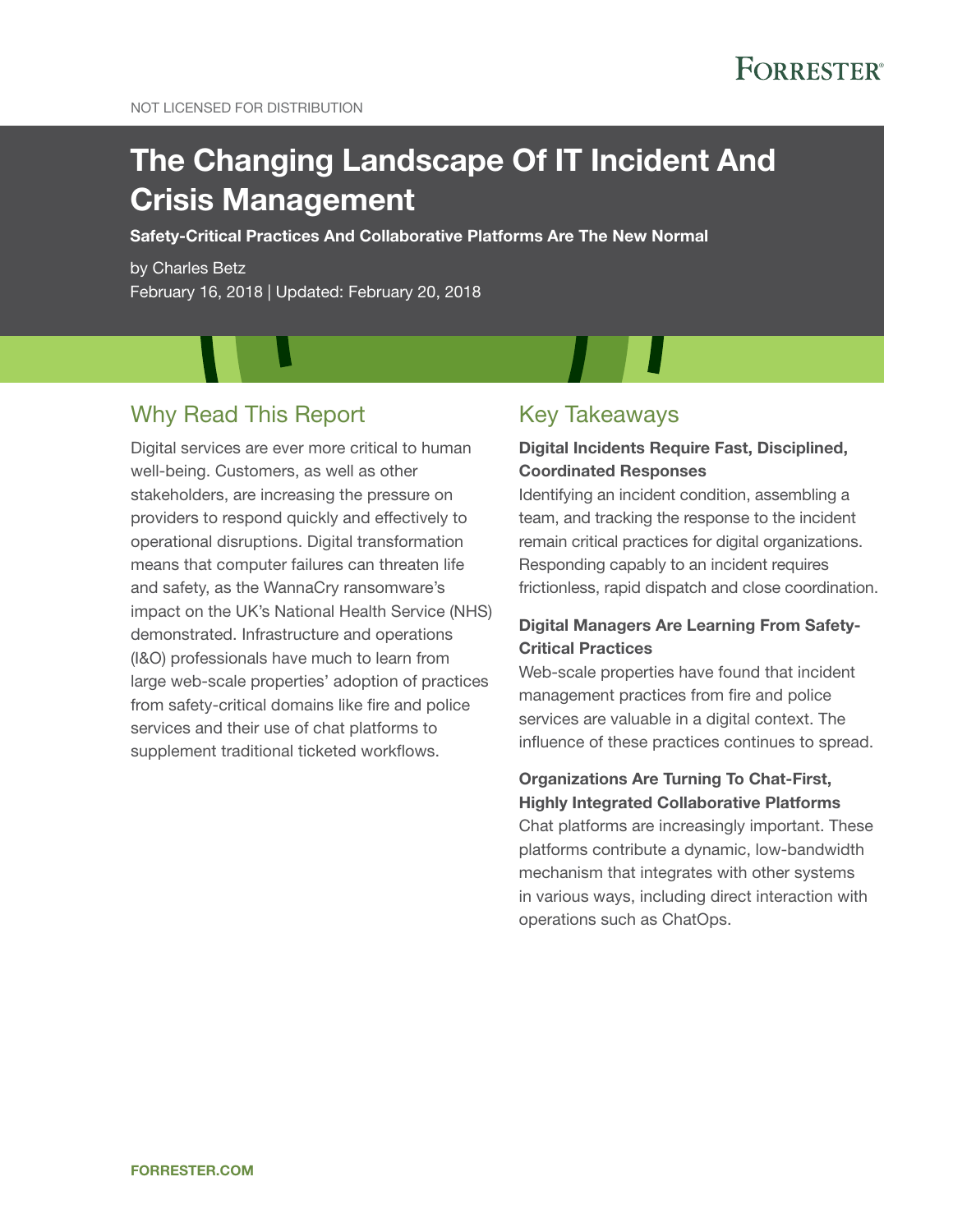# The Changing Landscape Of IT Incident And Crisis Management

Safety-Critical Practices And Collaborative Platforms Are The New Normal



by [Charles Betz](http://www.forrester.com/go?objectid=BIO12104) with [Eveline Oehrlich](http://www.forrester.com/go?objectid=BIO1241), [Chris Gardner,](http://www.forrester.com/go?objectid=BIO11784) [Robert Stroud, Josh Zelonis](http://www.forrester.com/go?objectid=BIO11384), Julia Caldwell, and Diane Lynch February 16, 2018 | Updated: February 20, 2018

# Table Of Contents

2 Complex Systems Fail

Outages And Interruptions Are Costly And **Catastrophic** 

Traditional ITSM Approaches Are Only Part Of The Continuous Resolution Puzzle

There's More To Incident Management Than **Ticketing** 

6 Continuous Resolution Needs Integrated Platforms And Practices

#### Recommendations

7 Update Your Incident And Crisis Response For DevOps

#### What It Means

- 8 The Rise Of Chaos Engineering
- 9 Supplemental Material

# Related Research Documents

[Change Management: Let's Get Back To Basics](http://www.forrester.com/go?objectid=RES138029)

[Reshape Your Application Support For Digital](http://www.forrester.com/go?objectid=RES137854)  **[Operations](http://www.forrester.com/go?objectid=RES137854)** 

[Vendor Landscape: Cognitive Operations](http://www.forrester.com/go?objectid=RES124321) 



Share reports with colleagues. [Enhance your membership with](https://go.forrester.com/research/research-share/?utm_source=forrester_com&utm_medium=banner&utm_content=featured&utm_campaign=research_share)  [Research Share.](https://go.forrester.com/research/research-share/?utm_source=forrester_com&utm_medium=banner&utm_content=featured&utm_campaign=research_share)

### **FORRESTER®**

Forrester Research, Inc., 60 Acorn Park Drive, Cambridge, MA 02140 USA +1 617-613-6000 | Fax: +1 617-613-5000 | forrester.com

© 2018 Forrester Research, Inc. Opinions reflect judgment at the time and are subject to change. Forrester®, Technographics®, Forrester Wave, TechRadar, and Total Economic Impact are trademarks of Forrester Research, Inc. All other trademarks are the property of their respective companies. Unauthorized copying or distributing is a violation of copyright law. Citations@forrester.com or +1 866-367-7378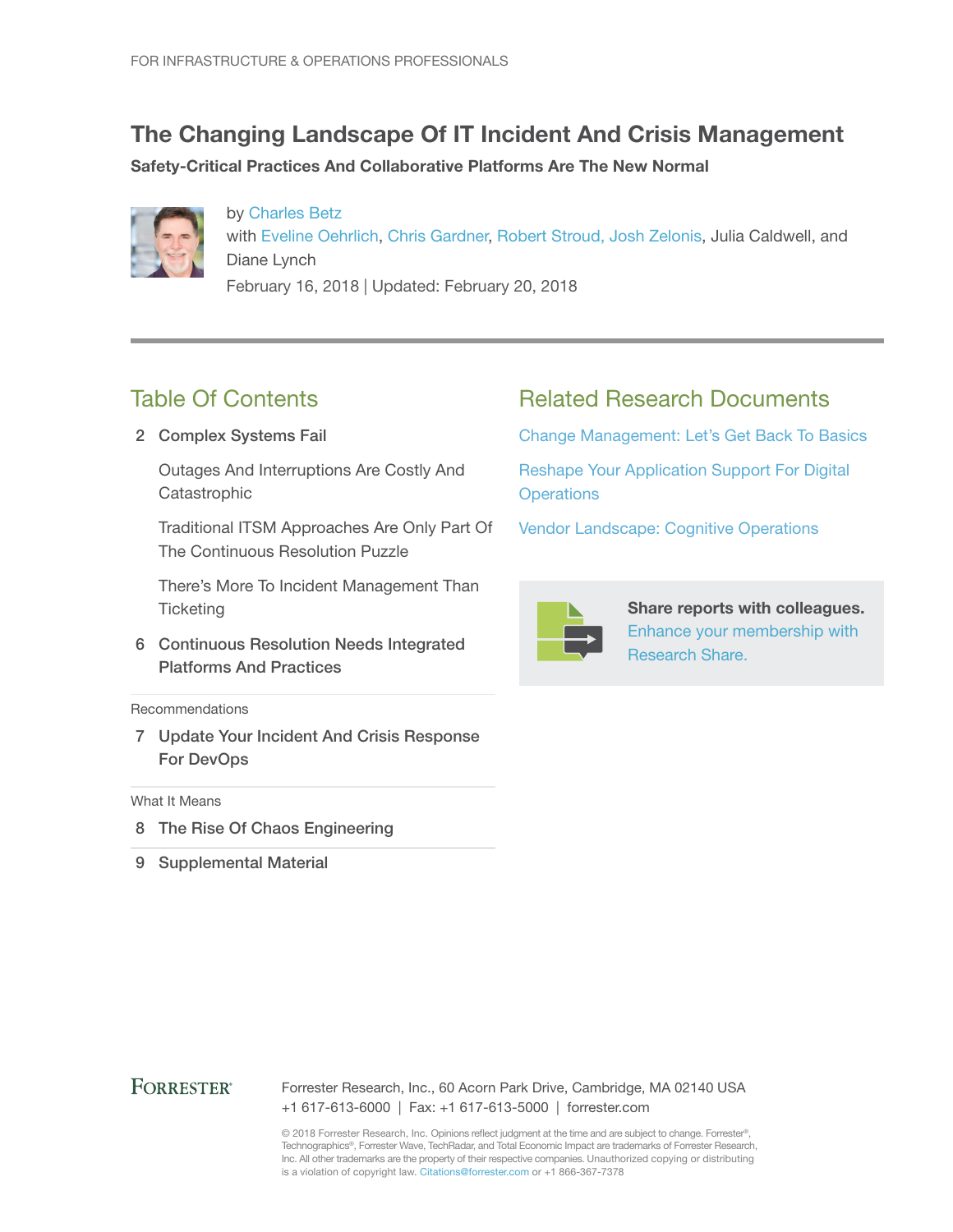For Infrastructure & Operations Professionals

The Changing Landscape Of IT Incident And Crisis Management Safety-Critical Practices And Collaborative Platforms Are The New Normal

# Complex Systems Fail

Automation, web-scale engineering, and continuous delivery have all improved the stability of digital systems. But organizations inevitably tend to push these systems to their limits — and as digital systems become more pervasive and critical, they also become a major point of vulnerability. Experts in complex systems failure and human response emphasize that completely preventing failure is an unrealistic goal.<sup>1</sup> Exacerbating the challenge is the fact that it's rare for companies to entirely replace old systems with new ones; instead, they layer complexity upon existing complexity, making it ever more difficult for I&O pros to diagnose problems.

### Outages And Interruptions Are Costly And Catastrophic

In the past three years, organizations as diverse as Barclays, JetBlue, the New York Stock Exchange, the Royal Bank of Scotland, Southwest Airlines, and Verizon have endured well-publicized outages.<sup>2</sup> Digital disruptions at this scale increasingly mean operational losses, brand damage, and even increasing concerns for public health and safety. Victims in the past two calendar years alone include:

- **Delta Air Lines.** In August 2016, Delta was forced to cancel 2,300 flights when a single piece of malfunctioning equipment caused a power outage at its operations center in Atlanta.<sup>3</sup> The problem was compounded by insufficient protections, which led to a complete shutdown of operations at the airline's headquarters. Total cost to the company: a reported \$150 million.
- › GitLab. In January 2017, a tired systems administrator at GitLab accidentally deleted hundreds of gigabytes of customer data.<sup>4</sup> Multiple redundant backup protocols failed, and the firm was ultimately unable to recover its production data. GitLab lost customer projects, comments, and other data; although its core source code repositories weren't affected, the failure is particularly troubling for a company in the business of stewarding such data.
- **> Amazon S3.** In February 2017, an operator incorrectly entered the input to a runbook that had no safety controls, resulting in a 4-hour disruption to Amazon's core storage services. This had multiple impacts on significant web properties, including Alexa, IFTTT, Quora, and Trello.<sup>5</sup>
- **> FedEx and the NHS.** In May 2017, WannaCry ransomware encrypted computers around the world. The UK's NHS suffered operational disruptions, one of many crises the malware caused. The cyberattack hindered urgent NHS services by blocking access to its computers, locking out vital medical equipment such as MRI scanners and devices for testing blood and tissue samples, and forcing some hospitals to divert ambulances to other locations.<sup>6</sup> FedEx was another victim; one FedEx subsidiary reported \$300 million in losses resulting from the ransomware.<sup>7</sup>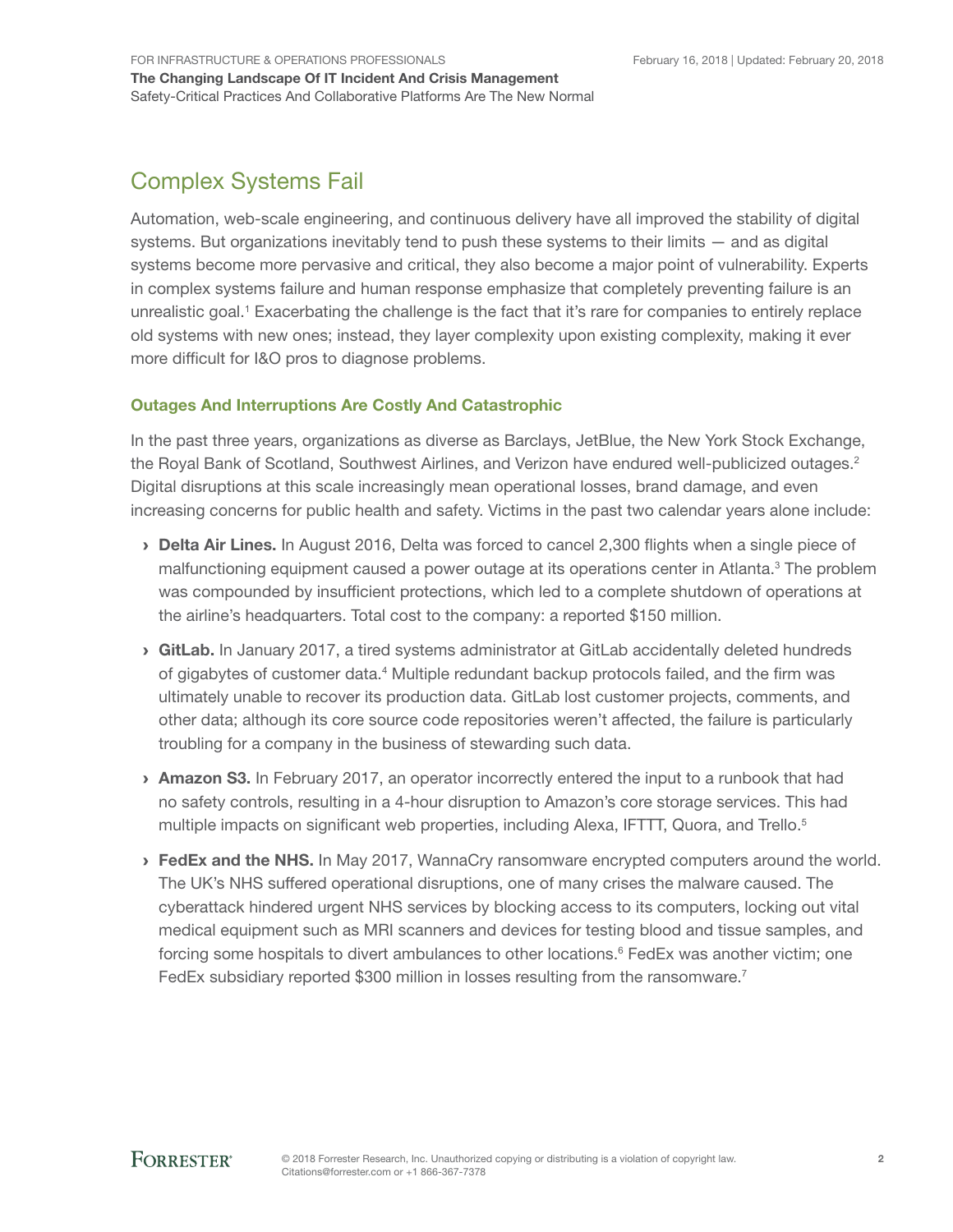### Traditional ITSM Approaches Are Only Part Of The Continuous Resolution Puzzle

Traditional ITIL-based IT service management (ITSM) tends to assume that there's a hard boundary between the development of digital systems and the deployment, operation, and support of those systems. Development and operations (DevOps) approaches integrate operational teams into the development life cycle and foster a team approach to addressing defects — although many organizations find that these two sides aren't well aligned when it's time for major incident remediation.<sup>8</sup> If I&O teams are to fulfill their responsibility for speedy incident remediation, they must bridge this gap by embracing their role in continuous resolution (see Figure 1). Forrester suggests that I&O pros view their tasks as falling into three major areas:

- › Service support. These day-to-day tasks include daily operations and management, the incorporation of event management and telemetry, and the maintenance of key digital management systems and personnel data such as assignments and schedules. It also includes ongoing resolution of noncritical incidents and activities such as end user provisioning and support.
- **Proactive remediation.** Bad things happen, so I&O pros need to prepare automated operational responses; correlate performance analytics to predict and avoid incidents; support preventive assessments, drills/game days, and chaos engineering; and use postmortems to improve systems. These processes should include a feedback loop from operations to development.
- **Rapid response.** To gear up and fight the fire, organizations must be able to quickly bring a distributed team together and correlate multiple sources of information to restore service or prevent an outage. Discipline, culture, and standard response protocols are essential. Designate an incident commander, and ensure that responders coordinate their activities through that person. Responders also need tools that don't bog them down but enable them to carry out their duties and track their discussions and actions transparently.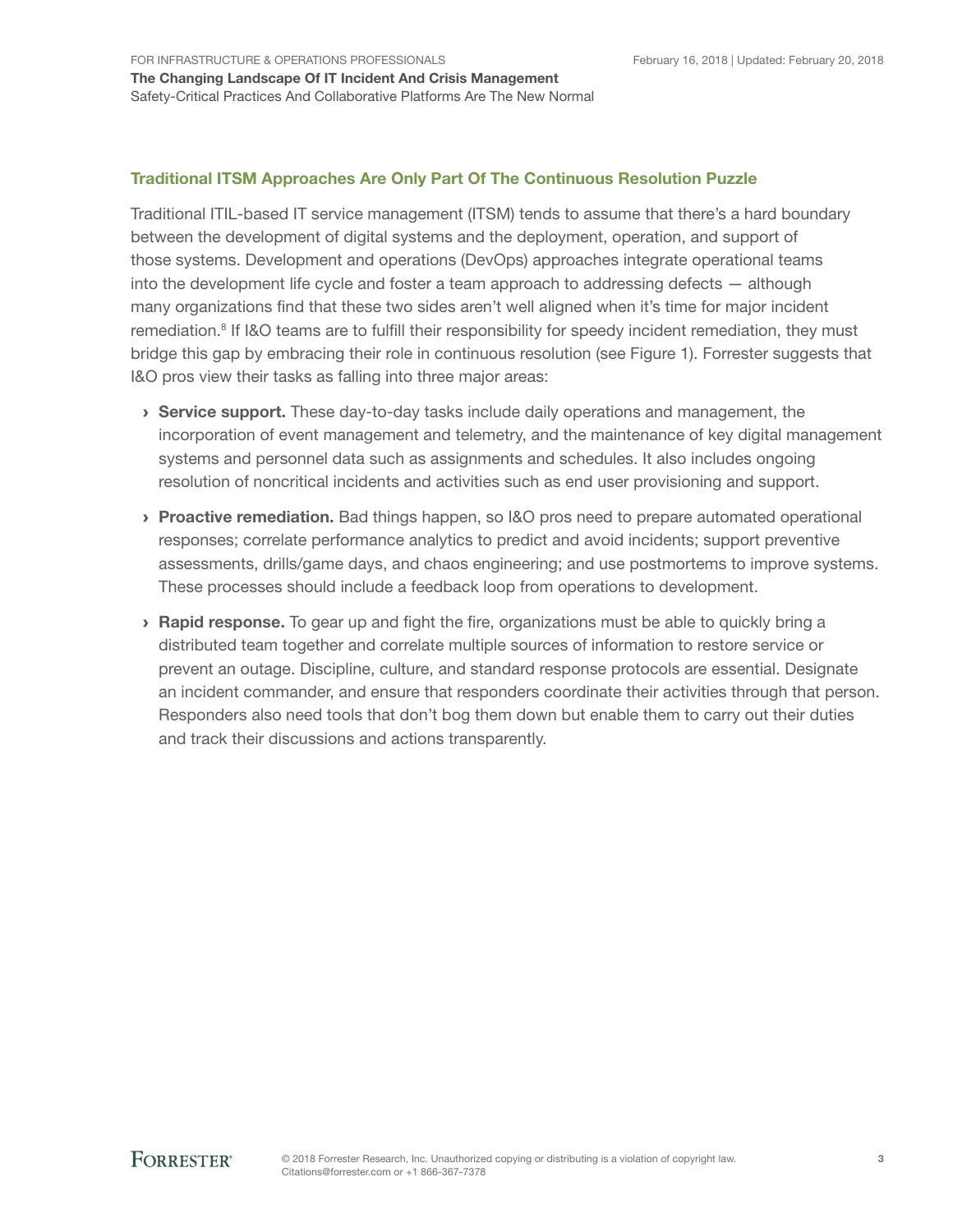The Changing Landscape Of IT Incident And Crisis Management Safety-Critical Practices And Collaborative Platforms Are The New Normal

FIGURE 1 Urgency Distinguishes Incident And Crisis Practices



### There's More To Incident Management Than Ticketing

Modern organizations are moving away from the traditional ITIL focus on incident management as a process that emphasizes a high level of consistency in how incidents are captured and classified.<sup>9</sup> Instead, the concern is for the collaborative experience of assembling and coordinating a team. We interviewed multiple organizations that indicated that crisis management requires maintaining discipline and focus during high-stress interactions while ensuring that communications and collaboration are appropriate and friction-free. Over the past decade, leading digital organizations like Amazon and Etsy have developed a new school of thought about how best to manage critical situations in digital operations: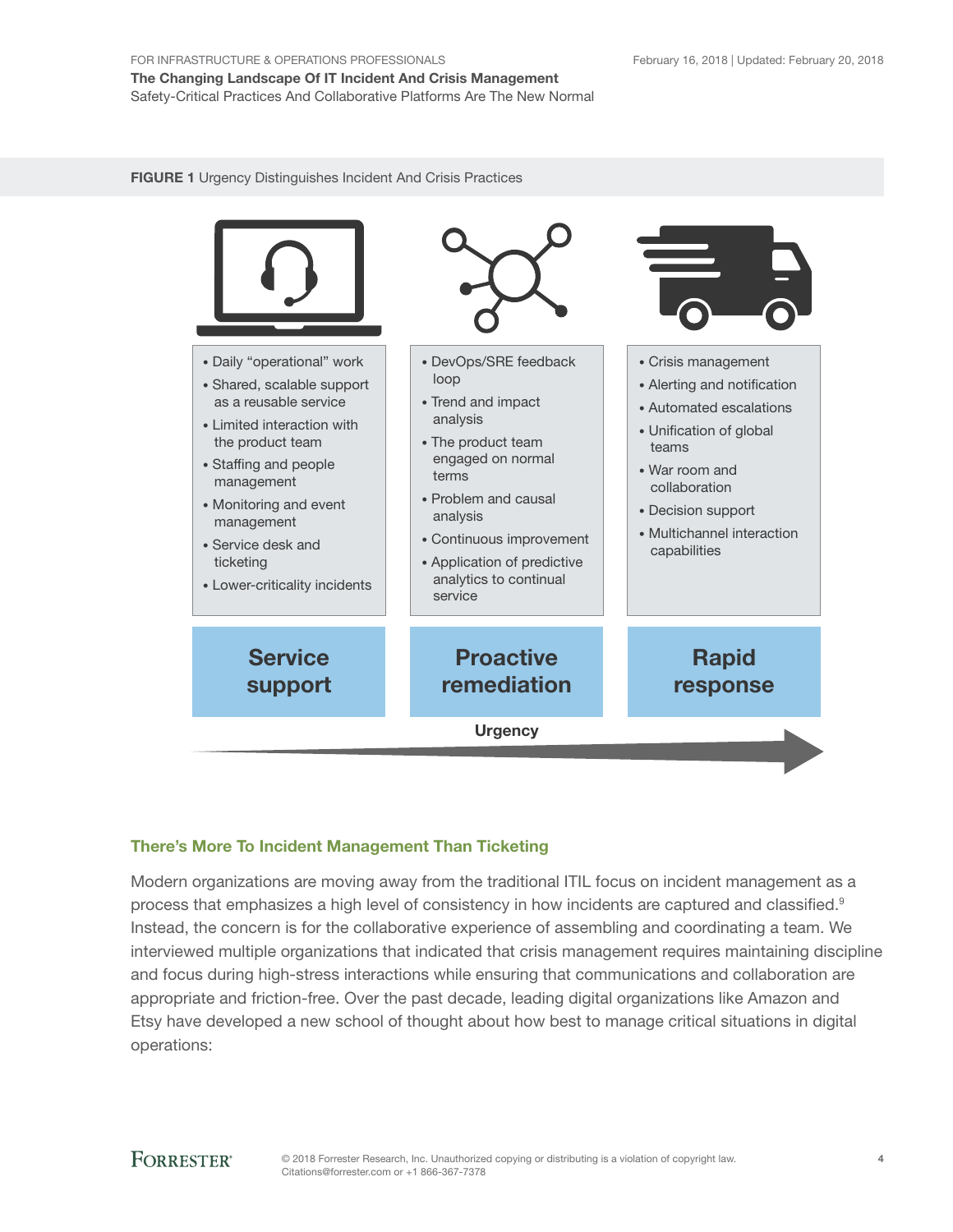- > Target both speed and quality. The ITSM architect of a major agricultural products company that uses Everbridge told us, "Our business wants and expects a faster and more flexible, scalable, and available set of technologies." Major incidents are more disruptive and more likely to directly affect revenue and brand.
- › Adopt and learn from the field of safety science. Human factors and the safety sciences are increasingly shaping thinking about how to manage today's technology incidents and crises. Industry leaders like former Etsy CTO John Allspaw are informing their thought by bringing in academically rigorous discussions on joint action. Allspaw observes that, while incident management in digital operations is understudied, there's much applicable safety science research on the subject of "teams engaging in understanding and resolving anomalies under high-tempo, high-consequence conditions such as healthcare, aviation, space operations, and the military."<sup>10</sup> Prominent safety science experts, including Dr. Sidney Dekker, appeared on a high-profile panel at the 2017 DevOps Enterprise Summit and called on business technologists to adopt a higher level of professionalization.<sup>11</sup>
- **Learn from the incident management system (IMS) protocol.** In 1970, a number of catastrophic wildfires highlighted poor coordination among fire services.<sup>12</sup> US government agencies created the IMS as an "all-hazard, all-risk framework designed specifically for emergency operations" that stipulates common terminology, standard roles and practices, and behavioral and cultural expectations. In the mid-2000s, Jesse Robbins, Amazon's "master of disaster," introduced the IMS concept as the basis of Amazon's incident response, and its formal and informal influence on digital operations continues to grow.13 PagerDuty, a vendor focused on automating incident response, brings presenters to its regional summits to talk about incident command so practitioners can learn and adopt best practices.
- › Reduce the mean-time-to-assemble. Marshaling and dispatching a team of responders is the only activity that the incident response team actually controls.14 Modern incident management relies heavily on time-sensitive alerting and acknowledgement, which requires appropriate communication platforms such as PagerDuty or VictorOps. But many companies don't clearly distinguish between notifications and dispatches — ambiguity that can have catastrophic results.<sup>15</sup>
- › Distinguish between internal and external communication. Site reliability engineers (SREs) from CircleCI stress the importance of having an incident communication role distinctly isolated from and responsible for updating customers and thinking about the big picture. DreamLab, an IT hub for digital media in Central Europe and a part of the Ringier Axel Springer Media family, uses StatusPage for external communications and VictorOps for internal team collaboration during incidents.
- › Cue the multicausal, blameless postmortem after the dust settles. Safety science calls for a systematic, thorough, and clinical examination of incidents. Rather than holding someone "accountable," experts in human factors and safety like Dekker emphasize the need to examine the system that leads to a given individual's actions. Human error has little or no place in safety science thinking, which focuses on the context giving rise to the error. As a product lead from VictorOps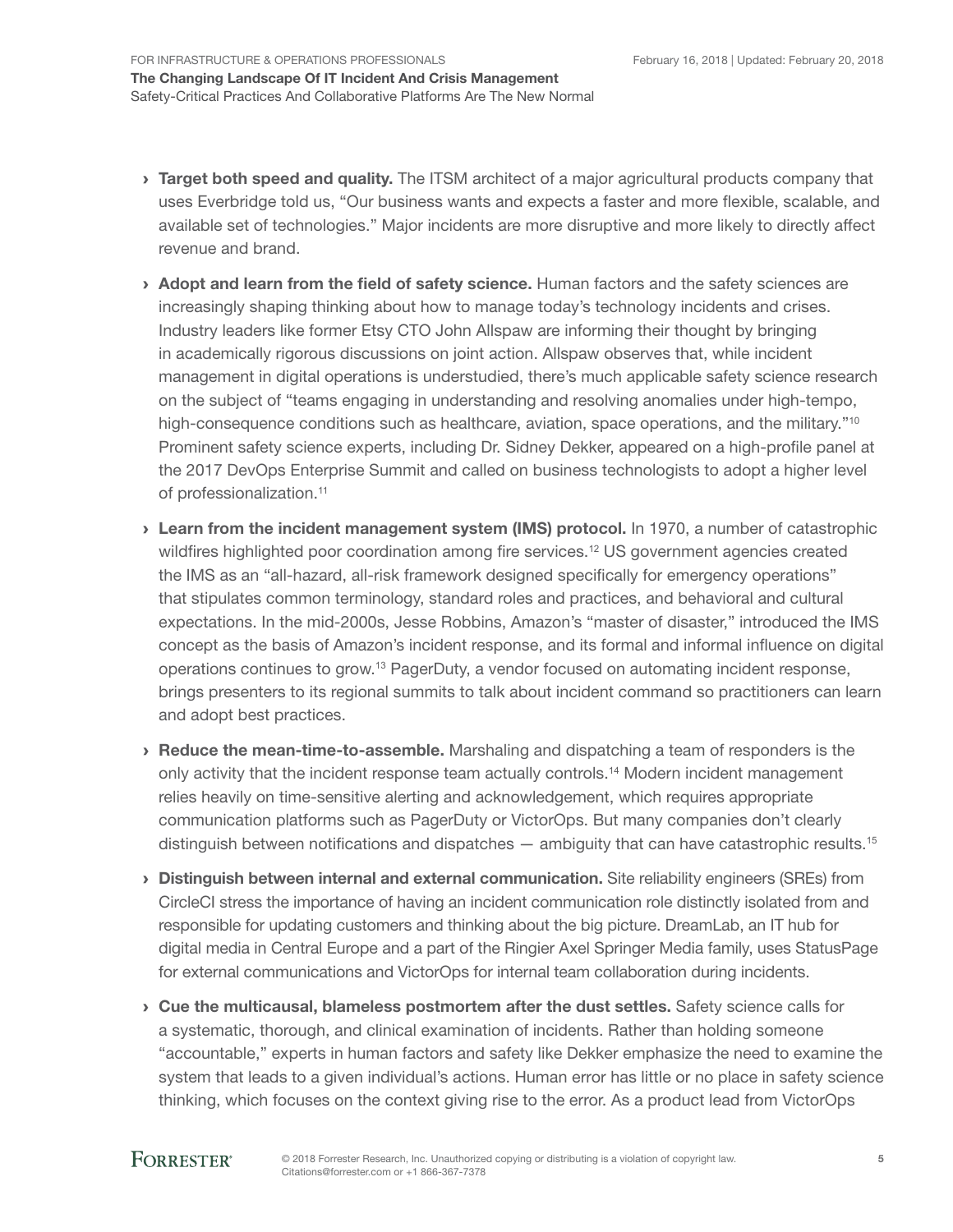noted, the question is, "What made the engineer think that this was the right thing to do at the time?" Leading thinkers also deprecate the concept of a "root" cause; multiple factors typically cause complex systems failures.<sup>16</sup>

> Treat postmortem outcomes as an equally important product demand. Fixing the causes of incidents shouldn't take a back seat to new product functionality. Leading firms implement a tight feedback loop from the postmortem to product backlog management. For example, from its database outage, GitLab identified 14 different issues requiring attention.17 Both Statuspage customer CircleCI and VictorOps customer Skyscanner route any identified problem-solving tasks back to the master product backlog in Atlassian's Jira Software.

# Continuous Resolution Needs Integrated Platforms And Practices

Continuous resolution automation requires a suite of tools and capabilities. It's rare that just one vendor can provide it, so integration is typical. Most of the customers that Forrester interviewed are using next-generation continuous resolution platforms such as BigPanda, PagerDuty, and xMatters for alerting, acknowledgment, and chat, while still relying on the ticketing and workflow of core ITSM systems such as Cherwell Software and ServiceNow. To automate intelligently and successfully, I&O teams must:

- > Let tickets fade into the background. Tickets are cumbersome, especially when they're created and updated manually. A PagerDuty product manager reported that some customers ticket only "major" incidents. Incident responders need to focus on solving problems, not on authenticating to multiple tools, navigating unwieldy user interfaces, and updating numerous data fields. Asked why they're using tickets at all, SREs from Skyscanner identified consistent reporting and metrics as a key driver. "These big companies going through DevOps transitions, they're working on hybrid environments, with one harmonized platform for incidents," says a product manager at Big Panda. "People need to be able to quickly identify what's going on and share notes with teammates, integrated with email, text, [and] Slack as well as smart ticketing solutions like ServiceNow and Jira."
- $\rightarrow$  Support ChatOps it's ready for prime time. Operations staff at ViaSat told us they're "trying to remove the requirement for any resource working on an incident to interact with the ticket directly." Instead, digital incident responders prefer chat platforms like HipChat and Slack, increasingly enhanced with direct operational integration via ChatOps.<sup>18</sup> ChatOps allows responders to use simple chat commands to instantly raise and update an official ticket. It can automatically attach documentation of discussions and actions from the chat channel to a traditional incident ticket, saving the toil of manual updates. Start with chat platforms such as HipChat and Slack, and integrate ChatOps plug-ins like Hubot to support your resolution process.
- › Evaluate smart chatbots and cognitive search solutions. Chatbots bring natural language processing and real-time recommendations in the guise of virtual agents, accessible through instant messaging. Cognitive search solutions leverage artificial intelligence (AI) technologies such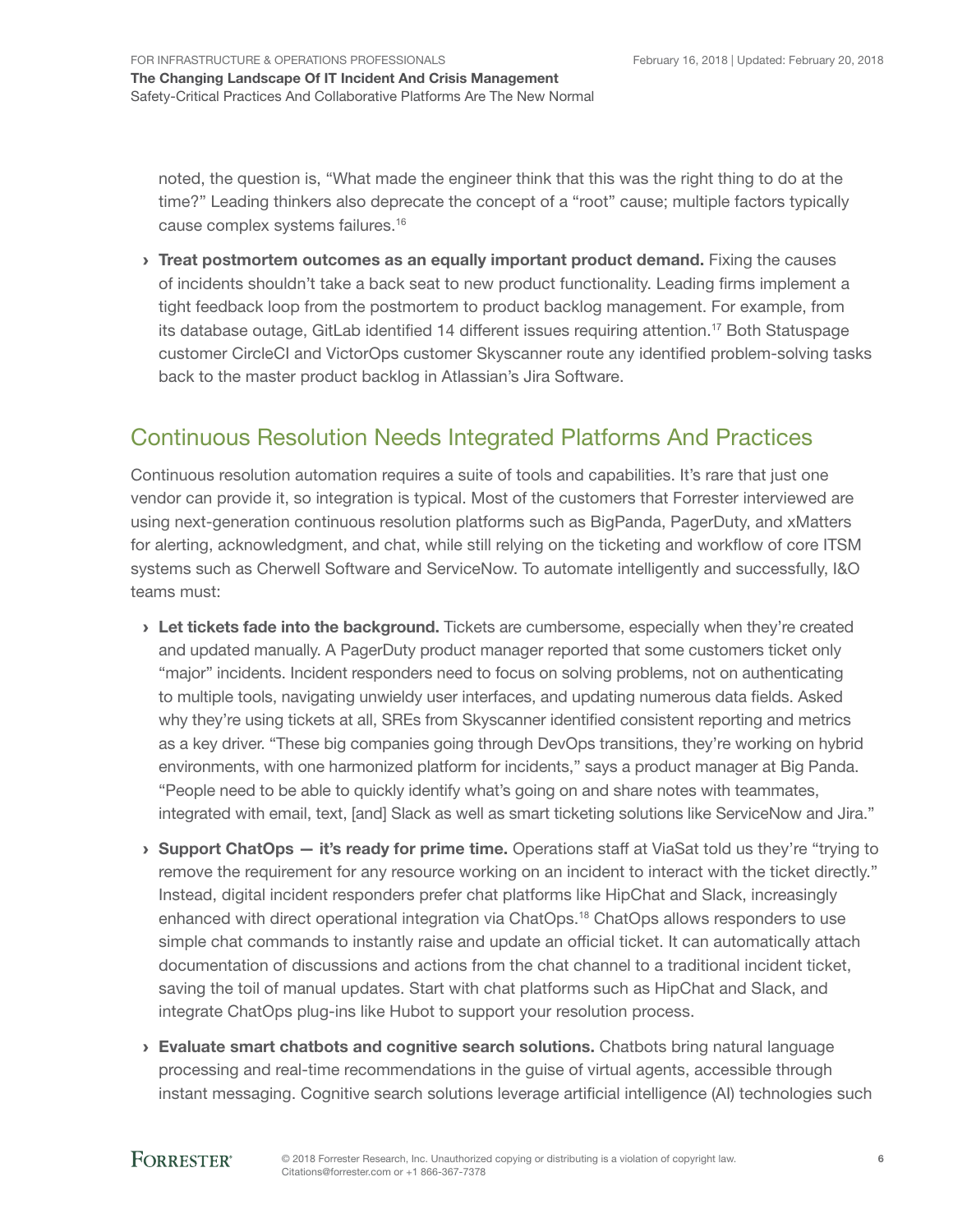as natural language processing and machine learning to ingest, understand, organize, and query digital content from multiple data sources. Companies such as Moogsoft and Squirro are at the forefront of applying new cognitive and heuristic automation technologies to incident response and broader digital management objectives.<sup>19</sup>

#### Recommendations

## Update Your Incident And Crisis Response For DevOps

As Christoph Goldenstern, an expert on problem management, incident postmortems, and causal management from Kepner-Tregoe, told Forrester, "You can't perform continuous improvement and integration in an atmosphere of continual firefighting." Ticketing and monitoring are table stakes; I&O pros need both, but in a broader context that also includes alerting, response, analytics, and frictionless collaboration. To evolve your incident and crisis response:

- $\rightarrow$  Evaluate the incident management system approach. Train key staff as incident commanders and strive for a disciplined approach that 1) clearly distinguishes notification from dispatch; 2) ensures that staff agree upon problem-solving actions before attempting any; 3) designates a scribe to keep records; 4) uses formalized and consistent communication channels; and 5) protects individual responders from executive or media interference. Conducting and communicating the results of blameless postmortems is a well-accepted best practice that leading firms of all sizes employ. Every customer interviewed for this report indicated that this was part of its standard operating procedure for major incidents. Amazon has provided a prominent example with its public postmortems, emulated by many other digital firms.<sup>20</sup>
- Implement and optimize ChatOps. The use of chat platforms like Slack is widespread among organizations we speak with. However, the maturity of their usage varies. Fully leveraging ChatOps and chatbots is a journey. As a best practice, ensure that chat sessions related to an incident are readily accessible from that incident's record to enable postmortem analysis. While standalone chat platforms currently rule the day, more integrated solutions such as Atlassian, CA Technologies, and ServiceNow make sense. These ITSM vendors have already boasted messaging capabilities within their tools. For example, Atlassian's portfolio includes HipChat, Jira Service Desk, Jira Services, and StatusPage, covering chat, ITSM workflow, and product backlog management.
- › Carefully design which responsibilities to centralize. It's currently fashionable to hand over more support responsibilities to product teams.<sup>21</sup> But at some point, it doesn't make sense to divert scarce engineering resources to resolving customer support issues or repeatable "known error" incidents (not all of which can be automated away). xMatters customer ViaSat is seeking to move away from using a centralized network operations center for triage, instead routing incidents automatically to high-level business domain owners. VictorOps customer Skyscanner pushes specific issues to feature teams but also maintains a global SRE team to coordinate responses across those groups as needed.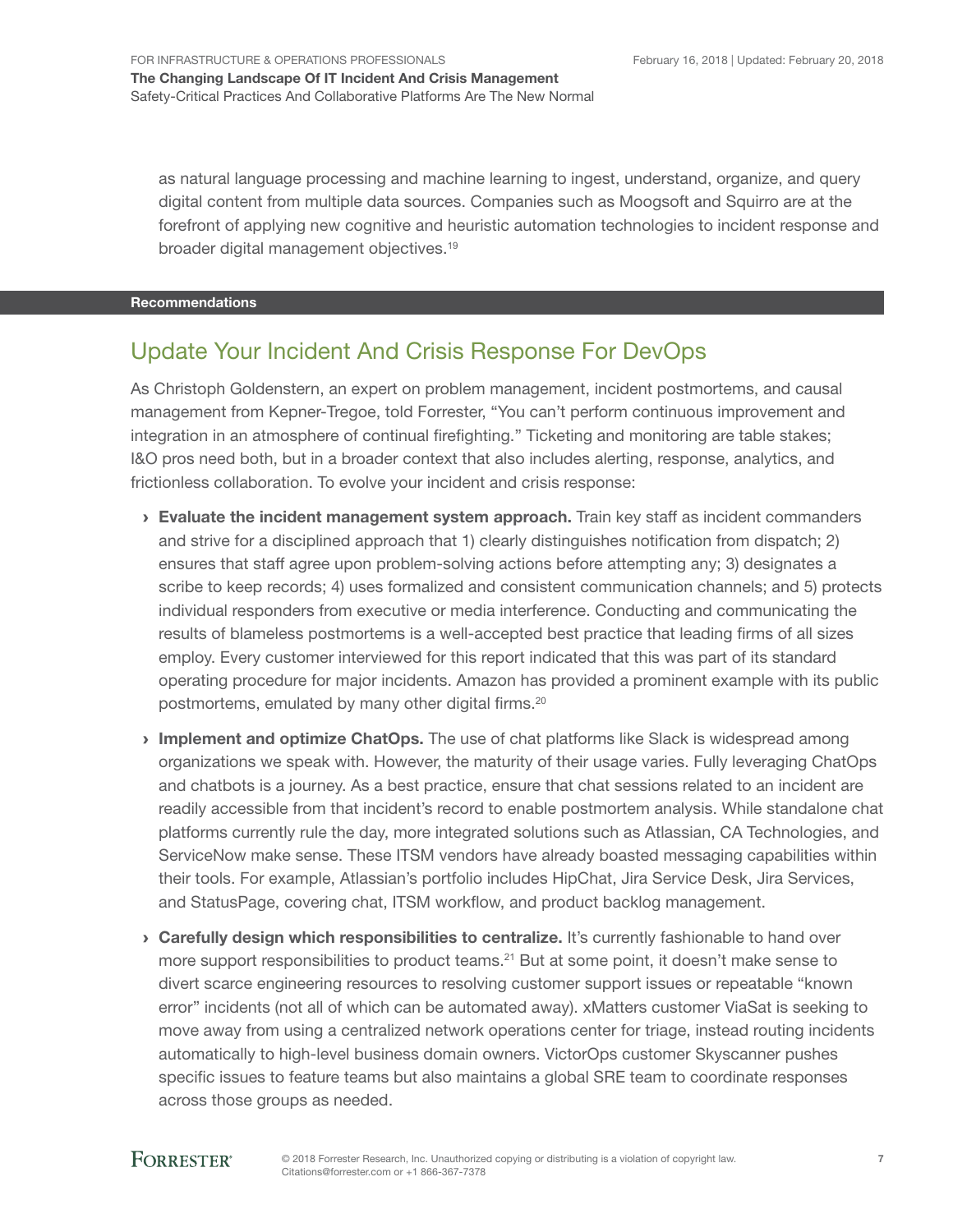- › Experiment with different support models. Try out an alternative to traditional level 1/level 2/ level 3 support: swarming. In swarming, product teams respond to incidents dynamically, using less formalized routing and escalation.22 According to its ITSM architect, an agricultural products firm "uses traditional tiered escalation for low-impact incidents but swarms for major incidents." On the other hand, ViaSat tried swarming and found that it often caused more problems than it solved, as too many people tried to work the same aspects of the incident and communication of activity taking place was inconsistent. Your mileage may vary, but you should try this alternative to the traditional level 1/level 2/level 3 support model.
- › Adopt advanced operational analytics. Analytics vendor Squirro provides a command risk heat map. It assigns a risk profile to each command — such as move, copy, or remove — and categorizes it by the level of risk. The heat map shows if someone did something risky, who it was, and when it occurred, which speeds up remediation.
- › Prepare for a new generation of diagnostic tools. Thought leaders increasingly cite the control theory concept of observability: How well can a system be understood from its external signals? Companies like DataDog and honeycomb.io offer tools to assist in the increasingly dynamic problem of analyzing failures across complex distributed systems. The CEO of honeycomb. io, Charity Majors, compares the resulting challenge to "searching for a needle in a planet-sized haystack."<sup>23</sup> Some customers report interest in distributed tracing frameworks like Envoy and Zipkin. Whatever the tool, start preparing now for these new operational challenges.

#### What It Means

# The Rise Of Chaos Engineering

It's becoming more and more difficult to analyze severe crises in digital systems. Technology is increasingly advanced, resilient, and stable, and advanced practices like containers and infrastructureas-code minimize the occurrence of simple failure modes, such as a corrupted package requiring reinstallation. Instead, failure modes become more complex to understand and troubleshoot, as they arise from interactions among multiple distributed system components (e.g., microservices). Ultimately, it's impossible to replicate a complex production system in full. Therefore, some I&O leaders are turning to the practice of injecting controlled amounts of failure into production infrastructure. Netflix's wellknown Chaos Monkey randomly terminates production processes to find services that are insufficiently hardened to failure. Netflix's practices have inspired a new field of chaos engineering, intended to help "identify weaknesses before they manifest in systemwide, aberrant behaviors" by continually experimenting on real production systems.<sup>24</sup> Forrester is tracking the potential of chaos engineering to mitigate some of the risks of increasingly intelligent and automated systems.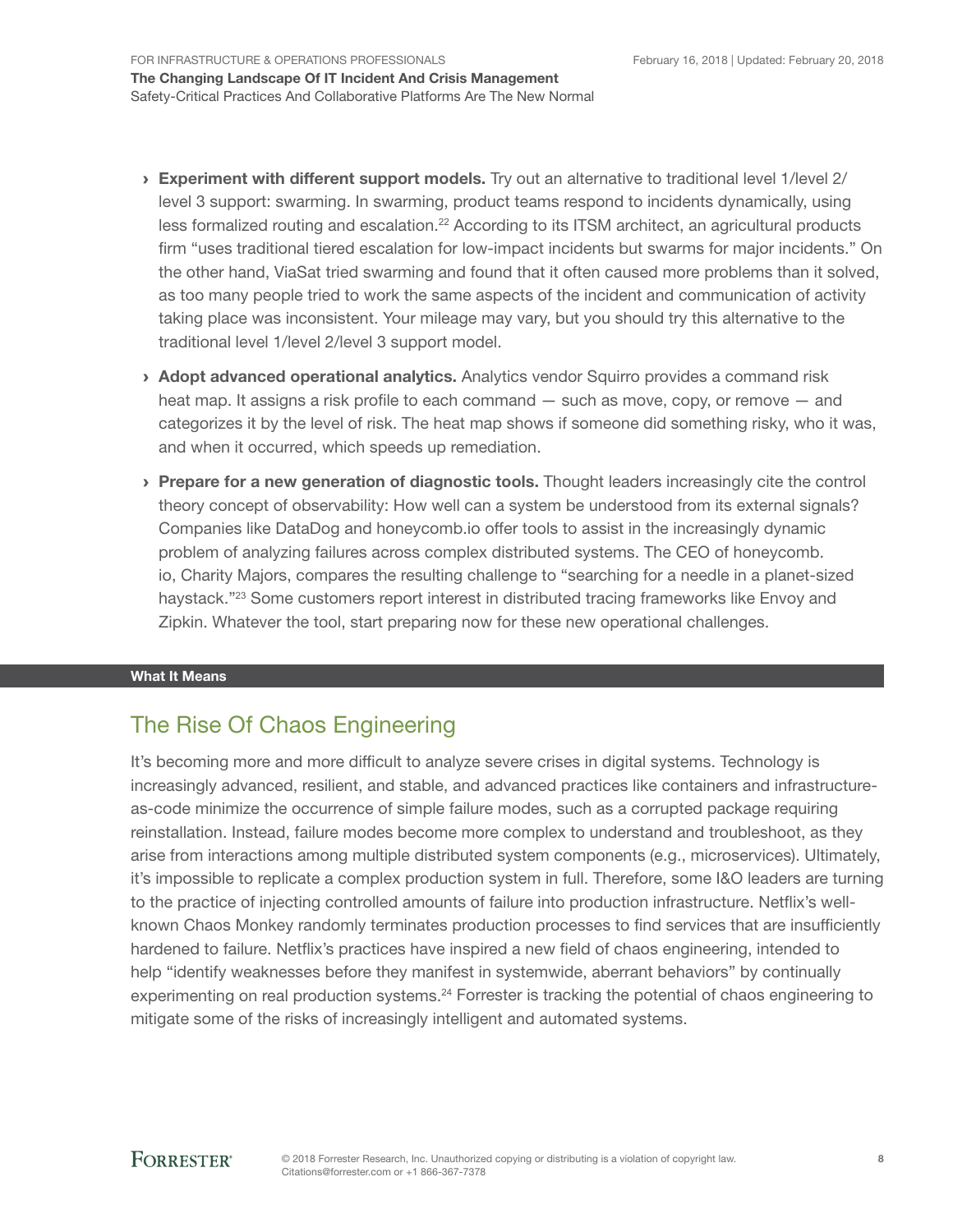# Engage With An Analyst

Gain greater confidence in your decisions by working with Forrester thought leaders to apply our research to your specific business and technology initiatives.

> Translate research into action by working with an analyst on a specific engagement in the form of custom strategy sessions, workshops,

Analyst Advisory

#### Analyst Inquiry

To help you put research into practice, connect with an analyst to discuss your questions in a 30-minute phone session — or opt for a response via email.

#### [Learn more.](http://forr.com/1einFan)

or speeches.

[Learn more.](http://www.forrester.com/Analyst-Advisory/-/E-MPL172)

#### **Webinar**

Join our online sessions on the latest research affecting your business. Each call includes analyst Q&A and slides and is available on-demand.

[Learn more](https://www.forrester.com/events?N=10006+5025).



[Forrester's research apps for iOS and Android.](http://www.forrester.com/app) Stay ahead of your competition no matter where you are.

# Supplemental Material

### Companies Interviewed For This Report

We'd like to thank the individuals from the following companies who generously gave their time during the research for this report.

| AlertOps                 | <b>IBM</b>      |
|--------------------------|-----------------|
| Atlassian                | Ivanti          |
| <b>BigPanda</b>          | Kepner-Tregoe   |
| <b>Cherwell Software</b> | Micro Focus     |
| CircleCl                 | Moogsoft        |
| Everbridge               | <b>Nexthink</b> |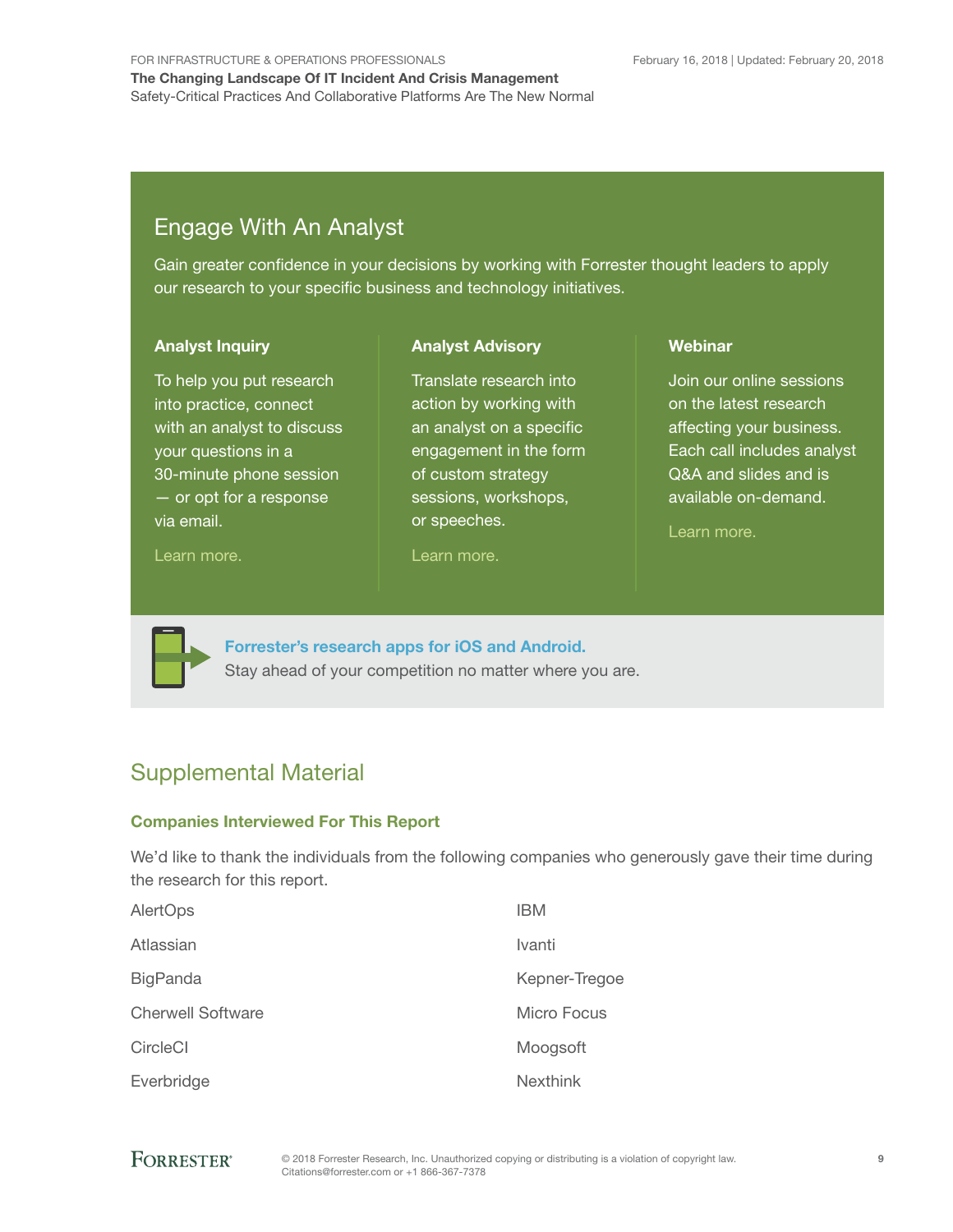February 16, 2018 | Updated: February 20, 2018

#### For Infrastructure & Operations Professionals

The Changing Landscape Of IT Incident And Crisis Management Safety-Critical Practices And Collaborative Platforms Are The New Normal

| OpsGenie   | ViaSat           |
|------------|------------------|
| PagerDuty  | <b>VictorOps</b> |
| ServiceNow | <b>VMware</b>    |
| Skyscanner | xMatters         |
| Squirro    |                  |

# **Endnotes**

<sup>1</sup> This is currently a hot topic in the DevOps community. Here are some of the pieces currently making the rounds. Source: Richard I. Cook, "How Complex Systems Fail," Cognitive Technologies Laboratory, University of Chicago, 2000 (http://web.mit.edu/2.75/resources/random/How Complex Systems Fail.pdf); Sidney Dekker, *Drift into Failure: From Hunting Broken Components to Understanding Complex Systems*, CRC Press, 2011; and "STELLA: Report from the SNAFUcatchers Workshop on Coping With Complexity," SNAFUcatchers, March 14-16, 2017 (https://drive.google. com/file/d/0B7kFkt5WxLeDTml5cTFsWXFCb1U/view).

Source: "DOES17 San Francisco — Convergence Of Safety Culture And Lean: Lessons From The Leaders," YouTube video, November 30, 2017 (https://www.youtube.com/watch?time\_continue=1&v=CFMJ3V4VakA).

- <sup>2</sup> Source: G. Clay Whittaker, "Network Outages Like NYSE, United Airlines, Are The New Natural Disasters," Popular Science, July 11, 2015 (https://www.popsci.com/network-outages-nyses-united-airlines-are-new-natural-disasters); Alexandra Zaslow, "Outdated Technology Likely Culprit in Southwest Airlines Outage," NBC News, October 12, 2015 (https://www.nbcnews.com/business/travel/outdated-technology-likely-culprit-southwest-airlines-outage-n443176); Matthew Finnegan, "Bank IT meltdowns: Bank of England must do more to prevent bank IT failures, says Treasury Committee chair Andrew Tyrie," ComputerworldUK, January 25, 2016 (https://www.computerworlduk. com/applications/hsbc-outage-is-first-bank-it-fiasco-of-2016-but-unlikely-be-last-3632901/); David Chernicoff, "Verizon data center failure causes JetBlue air travel delays," Datacenter Dynamics, January 15, 2016 (http:// www.datacenterdynamics.com/content-tracks/security-risk/verizon-data-center-failure-causes-jetblue-air-traveldelays/95538.fullarticle); and Scott Carey, "Amazon email review: AWS WorkMail vs Gmail vs Outlook - Amazon's WorkMail app is just like every other email service on the web," ComputerworldUK, January 21, 2016 (https://www. computerworlduk.com/applications/amazon-web-services-moves-into-email-but-is-it-any-good-3633814/).
- <sup>3</sup> Source: Chris Isidore, "Delta: 5-hour computer outage cost us \$150 million," CNNTech, September 7, 2016 (http:// money.cnn.com/2016/09/07/technology/delta-computer-outage-cost/index.html).
- <sup>4</sup> Source: "Postmortem of database outage of January 31," GitLab, February 10, 2017 (https://about.gitlab. com/2017/02/10/postmortem-of-database-outage-of-january-31/).
- <sup>5</sup> Source: "Summary of the Amazon S3 Service Disruption in the Northern Virginia (US-East-1) Region," Amazon Web Services (https://aws.amazon.com/message/41926/) and Jacob Kastrenakes, "Amazon's web servers are down and it's causing trouble across the internet," The Verge, February 28, 2017 (https://www.theverge. com/2017/2/28/14765042/amazon-s3-outage-causing-trouble).
- <sup>6</sup> Source: Owen Hughes, "WannaCry Impact on NHS considerably larger than previously suggested," Digital Health, October 27, 2017 (https://www.digitalhealth.net/2017/10/wannacry-impact-on-nhs-considerably-larger-thanpreviously-suggested/).
- <sup>7</sup> Source: Scott Shane, Nicole Perlroth, and David E. Sanger, "Security Breach and Spilled Secrets Have Shaken the N.S.A. to Its Core," The New York Times, November 12, 2017 (https://www.nytimes.com/2017/11/12/us/nsa-shadowbrokers.html).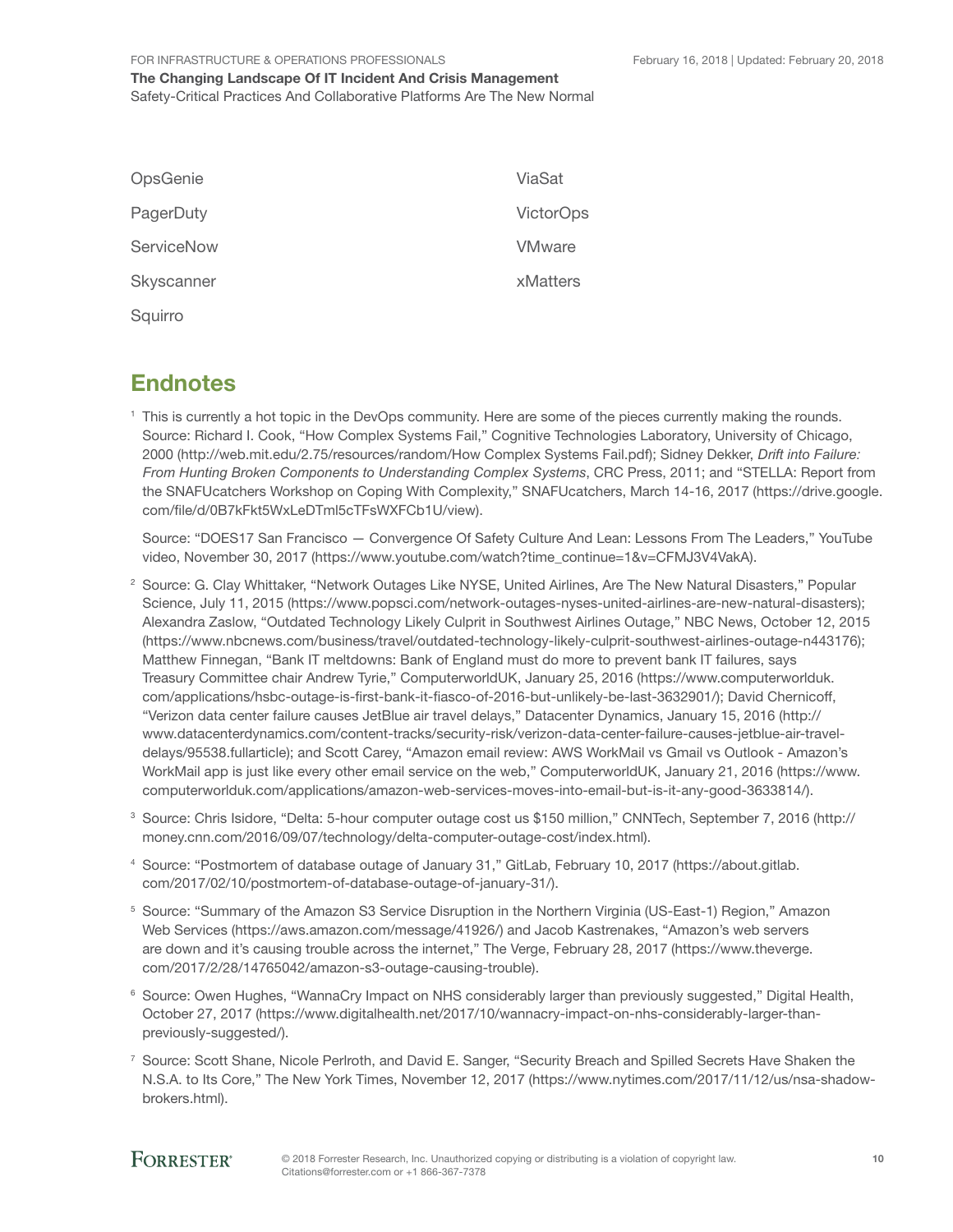#### The Changing Landscape Of IT Incident And Crisis Management Safety-Critical Practices And Collaborative Platforms Are The New Normal

- <sup>8</sup> For more information on product teams, see the Forrester report "Organize And Staff I&O Pros For Successful DevOps [Practices.](http://www.forrester.com/go?objectid=RES118906)"
- <sup>9</sup> Source: ITIL Service Operation, The Stationery Office, 2011. Note the information on pages 73-74, which strongly emphasizes standardization and consistency and doesn't speak to the collaborative aspects of incident resolution.
- <sup>10</sup> Source: John Allspaw, Trade-Offs Under Pressure: Heuristics and Observations Of Teams Resolving Internet Service Outages, Lund University, 2015.
- <sup>11</sup> Source: "DOES17 San Francisco Convergence Of Safety Culture And Lean: Lessons From The Leaders," YouTube video, November 30, 2017 (https://www.youtube.com/watch?time\_continue=1&v=CFMJ3V4VakA).
- <sup>12</sup> Source: Rob Schnepp, Ron Vidal, and Chris Hawley, Incident Management for Operations, O'Reilly Media, 2017.
- <sup>13</sup> Source: Rob Schnepp, Ron Vidal, and Chris Hawley, Incident Management for Operations, O'Reilly Media, 2017.
- <sup>14</sup> Source: Rob Schnepp, Ron Vidal, and Chris Hawley, Incident Management for Operations, O'Reilly Media, 2017.
- <sup>15</sup> Source: Rob Schnepp, Ron Vidal, and Chris Hawley, Incident Management for Operations, O'Reilly Media, 2017.
- 16 Some of the recent dismissal of "root cause" is overdone; seasoned investigators of complex systems failures have known for decades that a single "root" cause is unusual. Multiple "roots" are more common. Source: Sidney Dekker, The Field Guide to Understanding Human Error, Ashgate Publishing Company, 2006.
- <sup>17</sup> Source: David Iffland, "GitLab.com Postmortem Digs into Root Causes of 18 Hour Outage," InfoQ, February 21, 2017 (https://www.infoq.com/news/2017/02/gitlab-outage-postmortem).
- <sup>18</sup> See the Forrester report "[ChatOps: The Missing Ingredient To Improve Customer Experience](http://www.forrester.com/go?objectid=RES136146)" and see the Forrester report "[Cracking The Collaboration Conundrum: Accelerate Customer Focus With ChatOps.](http://www.forrester.com/go?objectid=RES137125)"
- <sup>19</sup> See the Forrester report "[The Forrester Wave™: Cognitive Search And Knowledge Discovery Solutions, Q2 2017](http://www.forrester.com/go?objectid=RES136544)."
- <sup>20</sup> Source: "Summary of the Amazon S3 Service Disruption in the Northern Virginia (US-East-1) Region," Amazon Web Services (https://aws.amazon.com/message/41926/).
- <sup>21</sup> See the Forrester report "[Reshape Your Application Support For Digital Operations"](http://www.forrester.com/go?objectid=RES137854) and see the Forrester report ["Organize Your App-Dev Teams With Agile And DevOps.](https://www.forrester.com/report/Organize+Your+AppDev+Teams+With+Agile+And+DevOps/-/E-RES115536?objectid=RES115536)"
- <sup>22</sup> Source: Jon Hall, "ITSM, DevOps, and why three-tier support should be replaced with Swarming." Medium, December 17, 2016 (https://medium.com/@JonHall\_/itsm-devops-and-why-the-three-tier-structure-must-be-replaced-withswarming-91e76ba22304).
- <sup>23</sup> Source: "'Observability for Emerging Infra: What Got You Here Won't Get You There' by Charity Majors," YouTube video, October 2, 2017 (https://www.youtube.com/watch?v=1wjovFSCGhE&t=1553s).
- <sup>24</sup> Some companies report success with using chaos engineering principles in QA environments as well, when those environments have a high degree of fidelity to production and when load testing is well automated. Source: Principles of Chaos Engineering (http://principlesofchaos.org/).